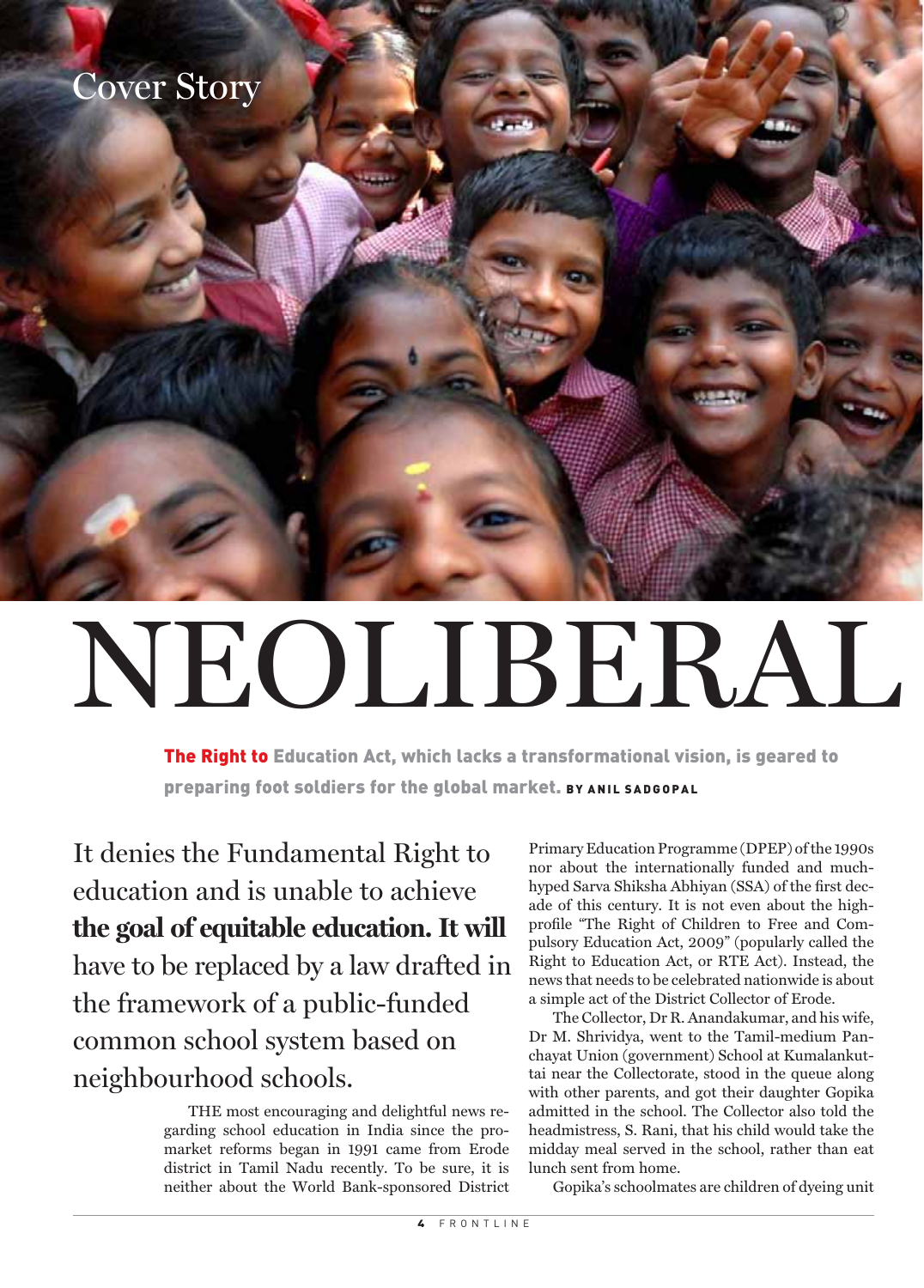

ACT

workers, auto drivers, daily-wage labourers and weavers. If all those who are on the government payroll – officials, Members of Parliament, Members of the Legislative Assembly, Ministers, members of the judiciary and, of course, teachers of schools, colleges and universities – take their cue and get their children admitted in neighbourhood government schools, it is bound to bring about two revolutionary changes.

First, this expression of trust by the powerful elite and its allies will set the entire government school system on a decisive course of recovery to its heyday of the 1970s – before the middle class began its "grand" escape from government schools to private schools. The talk of poor infrastructure, teacher absenteeism, vacant teacher posts, illpaid and untrained para-teachers, unfavourable pupil-teacher ratios, multigrade teaching, lack of teaching/learn-

ing material and missing or non-functional toilets will, in the foreseeable future, become passé. A democratic, decentralised and participative system of governance will replace the colonial mode. The curricular and pedagogic quality of teaching will improve, and the teachers will begin to innovate, create and even question the Macaulayian texts, content and evaluation norms. The state, even this neoliberal state, will stop spreading the falsehood of "resource crunch" and begin to increase allocations for education as a political priority since the children of the ruling class and its beneficiaries are studying there.

Second, in tandem with this transformation, the prevailing phenomenon of privatisation and commercialisation of school education will begin to beat a hasty retreat – a logical outcome of the shrinking market as children of the powerful and articulate sections of society begin to return to government schools. Also, Human Resource Development Minister Kapil Sibal's pro-corporate policy of public-private partnership (PPP) in education (including higher education) and bank loans to finance children's education will not be required anymore. A by-product would be a significant saving of fuel, as school busses will stop plying, since all children, irrespective of their socio-economic status, will be studying in neighbourhood schools, government or private.

K.R. DEEPAK

Ironically, the RTE Act, designed to sustain a discriminatory multilayered school system and thereby accelerate both commoditisation of school education, on the one hand, and exclusion of the poor, on the other, will become a major obstacle in this transformation. It will have to be eventually replaced by a new Act drafted in the framework of establishing a publicfunded Common School System based on Neighbourhood Schools (CSS-NS). This will be the only historic option in education for reconstructing the polity of the Republic as envisaged in the Constitution.

Admittedly, there is not even an iota of chance that the example set by

the Erode Collector will catalyse the kind of change envisioned above. The bitter truth is that the Indian state of late has been acting more as an agent of the neoliberal capital than as the guardian of the people's democratic rights, equitable development and welfare as guaranteed in the Constitution. Its policy focus is on throwing open Indian education as one of the most lucrative markets for global investment as per the World Trade Organisation-General Agreement on Trade in Services (WTO-GATS) agenda. This is evident in a range of initiatives such as the PPP, voucher schools, refinanced loans and tax exemptions to both the investors (corporate



**A CHILD OF** a migrant worker on his way to work at a construction site in Bangalore. (Facing page) Schoolchildren from socially and economically backward sections in Visakhapatnam. In spite of the tall claims by the government, the political will to guarantee universal quality education has been missing.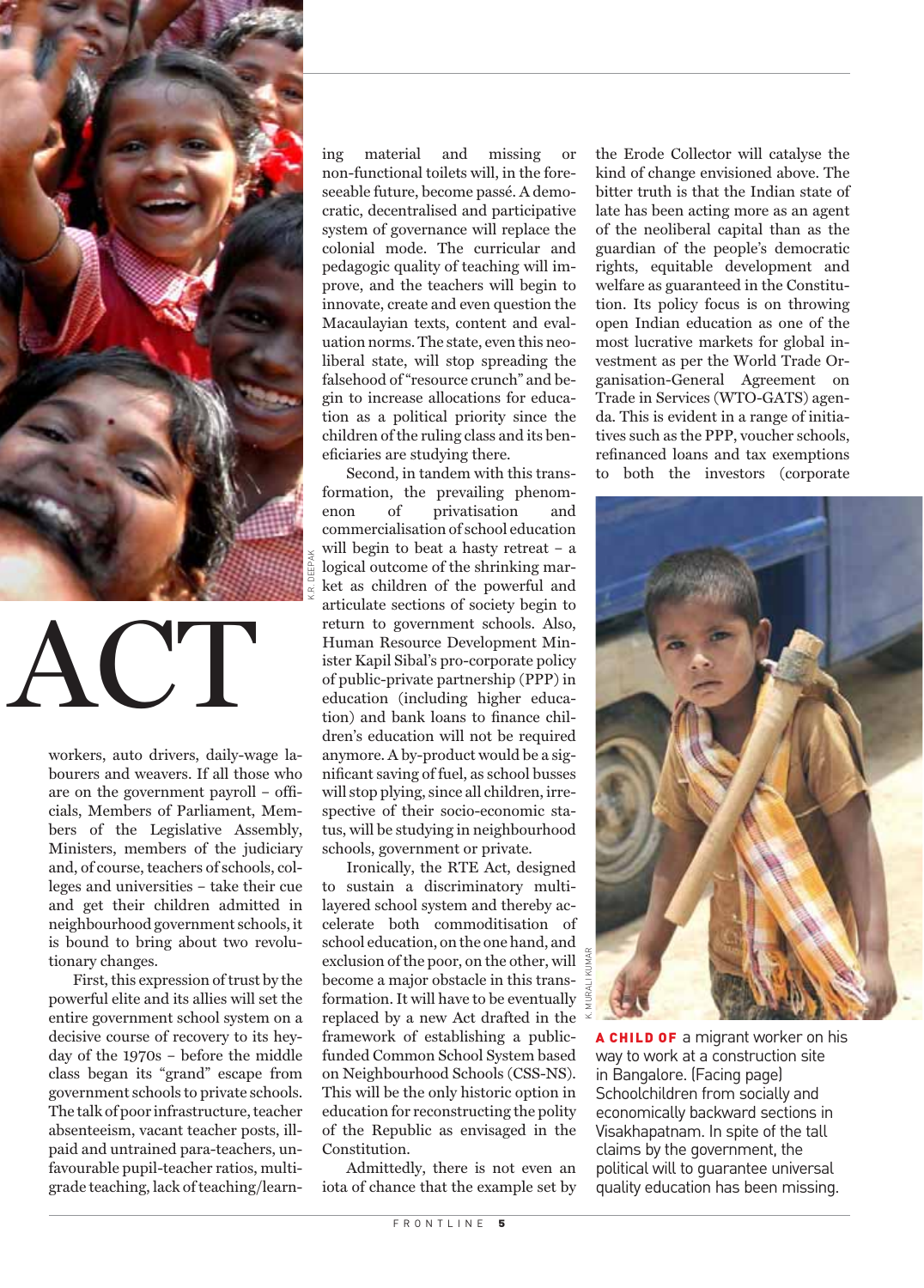

### What will happen if the RTE Act is implemented with "100% efficiency and 0% corruption" **Discussing some frequently asked questions**

#### 1. Will the Act guarantee free education to all children?

a) No. Where does the Act say that all children will be provided completely free education? On the contrary, the Act reserves the right to levy charges as long as these shall not prevent a child from completing elementary education [Section 3 (2)]

b) Even the above curtailed right shall not be available to all since Sections 8 (a) & 9 (a) have provisions disentitling children from even this right if they are studying in private schools.

#### 2. What is the difference between the Neighbourhood School stipulated in the Act and the universally accepted concept of **Neighbourhood School?**

The Act's concept of 'neighbourhood of the child' will make it possible to assign or deny a school to the child from among the schools of varying quality in the neighbourhood. This is a quarantee for sustaining and promoting discrimination. In contrast, the universal concept of 'neighbourhood of the school' requires all families residing in the specified neighbourhood to send their children to the same school, irrespective of their socio-economic backgrounds. This concept alone can pave the way for moving towards a Common School System providing education of equitable quality. This, however, stands denied by the Act.

#### 3. Will the Act lead to improvement of infrastructure and other quality-related norms of the schools?

Since the norms are basically within the SSA framework, the present inferior infrastructure is likely to be maintained and the government will not be required to make any greater investments other than what it was already making for SSA in the Eleventh Plan. For instance, when the Act is fully implemented, almost 67 per cent of the primary schools shall continue to be denied a separate teacher/classroom per class; 75 per cent of the primary schools shall not have a head teacher: more than half of the upper primary schools shall be without a head teacher and the same proportion shall be without even a part-time teacher for art, health and physical education and work-based education (based on the DISE data). Access to electricity, computers or teachers for computers is not guaranteed.

4. Will the Act quarantee quality education for the disabled children and lead to their integration into regular schools?

In spite of the inclusion of the disabled children in the category of disadvantaged group through an amendment, there is hardly any provision in the Schedule of norms and standards, except for barrier-free access in the case of locomotor disability, to ensure that the rest of the disabled children will be able to study in a regular school. This means that budgetary allocations for such special provisions (for instance, books in Braille, teachers for supporting teaching through Braille and sign language and appropriate IT, and teachers for mentally challenged children) are not part of the quarantee. Most of the disabled children will continue to be either excluded altogether from the regular schools or remain at a substantial disadvantage.

#### 5. Will the Act raise the status and quality of teachers?

a) Analysing Section 23 in the perspective of the DPEP and SSA policy framework of the past 20 years shows that the prevailing neoliberal policy of appointing para-teachers will continue, unless some State governments act otherwise. The budget outlays approved by the Planning Commission also provide for salaries, which are in the framework of para-teachers rather than regular teachers with pay scales.

b) There is no evidence anywhere to suggest that there will be any major programme for improving the quality of the disastrous teacher education system. This leaves the private sector free to provide inferior teacher education with unregulated profits under PPP.

c) Given this reality, the 'lofty' curricular vision provided in Section 29 (2) will remain essentially unimplementable.

#### 6. Will the provision of 25 per cent reservation in private and specified category schools for children from weaker sections and disadvantaged groups ensure better education for them?

a) Section 12 is perhaps the most retrogressive provision in the Act. It constitutes evidence that the state has lost the political will to provide public-funded schools of at least equitable quality, if not better, than the private schools.

b) Available DISE data (2008-09) show that private schools (including aided schools) have a capacity to admit about 1.36 crore children at the elementary stage under this provision, since their total capacity is limited to enrol about 5.44 crore children. What is the Act's vision of ensuring good-quality education to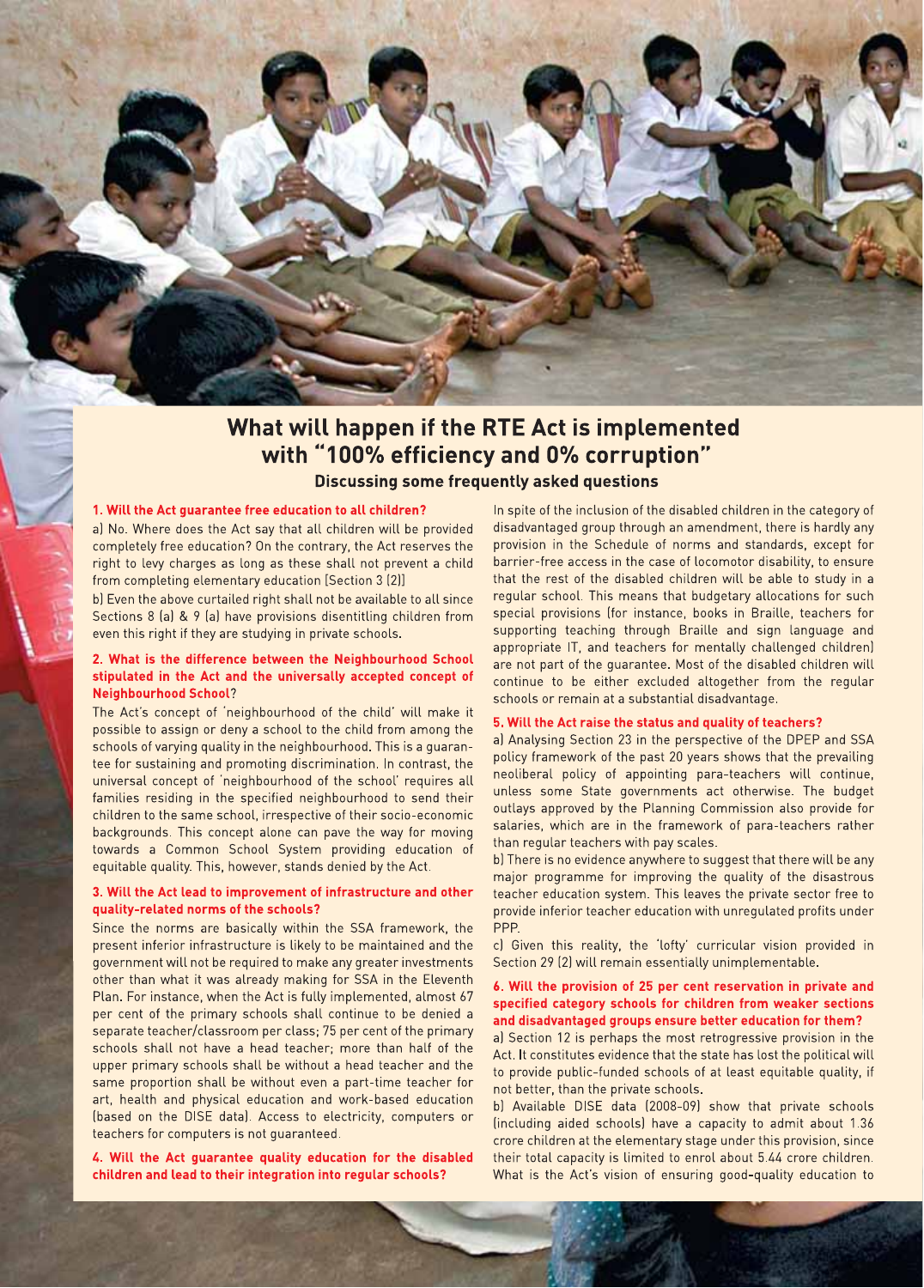

almost 15 crore children out of about 20 crore in the 6-14 age aroup?

c) In this background, 25 per cent reservation and the provision of reimbursement to private schools for the same is nothing but

a glorified version of the controversial neoliberal policy of school vouchers. (The Uttar Pradesh government has allocated Rs. 3,300 crore for this purpose.)

d) No clue is available about how the children admitted under this provision will meet the exorbitant and arbitrary non-fee costs of the private schools.

e) The Act is curiously silent on how the private schools will meet the deficit. The HRD Minister has indicated that private schools shall be free to raise fees for the 75 per cent of the fee-paying students and under-pay the teachers since the Act has no provision to regulate fees/ salaries.

f) The impact of such policies on the relationship between the two categories of children can be most undesirable. The claim being made by the protagonists of this provision, that it will be a great step forward towards socialisation of both the rich and the poor, has no historical basis whatsoever. There are no known ways, pedagogic or socio-psychological, to deal with the inferioritysuperiority syndrome that is sure to impact adversely on these schools.

#### 7. Will the Act lead to better regulation of the fees charged by private schools, thereby lowering the cost of education?

a) The Act does not have any provision under which the authorities can regulate the fee structure (Sections 8 & 9). The HRD Minister has declared that all existing provisions in the State/U.T. Acts empowering the respective governments to regulate fees shall become 'infructuous' since the Central Act shall prevail wherever there is a contradiction.

b) The ban in Section 13 on charging capitation fees is a smokescreen. The definition of capitation fee in Section 2 (b) indeed permits the private schools to charge capitation fee as long as it is included in the fee being notified at the time of admission.

c) These provisions are a clear indication that the cost of education shall increase rapidly in the years to come as a result of the  $Act$ 

#### 8. Will the provision for School Management Committees (SMCs) lead to better planning, management and monitoring of schools through community participation?

a) Section 21 makes it clear that SMCs, like their previous PTA avatar, will not have any real powers to decide or take any action

that will make a difference to the functioning of the schools. The power will continue to rest in the hands of the political leadership and bureaucracy.

b) Section 22 provides for SMCs to prepare School Development Plans, which shall be the basis of grants from the government. However, this is just a mockery in the name of community participation since the SMCs are allowed only to prepare plans "in such manner as may be prescribed".

c) Private, unaided and minority-run schools stand exempted from this opportunity to have community participation in school management.

d) The hype with which the idea of SMCs is being promoted by the governments in collaboration with United Nation agencies, NCPCR and NGOs makes it clear that this is a grand political design to co-opt the so-called civil society in fulfilling the state's vision of demolishing government schools and expediting privatisation and commercialisation.

#### 9. Will the Act make available pre-primary education within qovernment schools?

No. Section 11 leaves the decision to "make necessary arrangement for providing free pre-school education" to the State/U.T. governments, as has been the case since Independence.

#### 10. Will the Act lead to a better access to secondary education (Class IX-XII)?

No. There is no reference in the Act at all either to secondary education or to the children in the relevant age group of 14-18.

#### 11. Will the Act ensure that there will be no paucity of funds in elementary education?

There is no financial memorandum attached to the Act. This implies that there will be no way to compel the government to provide adequate funds. That is, the financial implications of the Act are not enforceable/justiciable. The government will continue to have the arbitrary powers to make budgetary provisions and dilute or postpone allocations as per its convenience, just as it has been doing for the past 60 years, including the first year of its implementation.

#### 12. With elementary education becoming a Fundamental Right, will the Act be enforceable/justiciable?

Not really. The provisions of restrictions on enforceability or justiciability of the Act in its Sections 36 & 37 mock at the concept of Fundamental Right itself, converting it into an ordinary right under the law.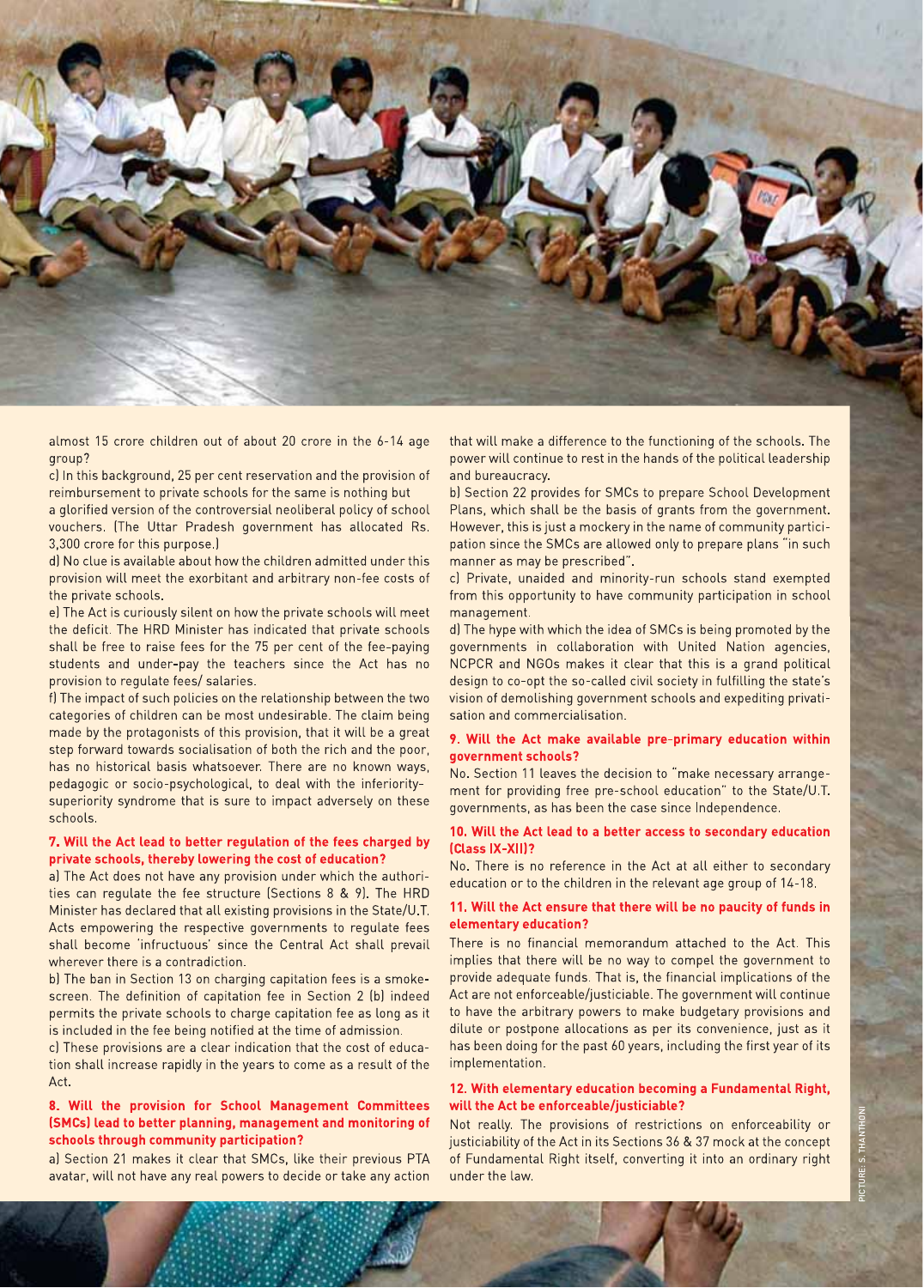houses, non-governmental organisations and religious bodies) and the consumers (children and parents) and a range of pro-market laws on the anvil, including the foreign university Bill. Policymaking, a sovereign function of legislatures, is being outsourced to corporate houses or their NGOs and foundations.

Further, the objective of education is no more the building up of a democratic, socialistic, secular, egalitarian and enlightened society. The Eleventh Plan and other policy documents such as the reports of Sam Pitroda's Knowledge Commission and the Yash Pal Committee on Renovation and Rejuvenation of Higher Education make it clear that the entire education system is being geared to the sole objective of preparing a highly "skilled but entirely slavish workforce" or "foot soldiers" – from plumbers and electricians to economists, information technology specialists, nuclear engineers and biotechnologists – for the global market.

What lies at the core of the neoliberal policy framework of school education is (a) opening new markets by demolishing the vast government school system, except some specified categories of elite schools such as Kendriya Vidyalayas and Navodaya Vidyalayas or the Eleventh Plan's block-level model schools and their counterparts in various States/Union Territories; (b) shifting public funds to corporate houses, NGOs and religious bodies through PPP, school vouchers, refinanced loans, cash transfers and tax exemptions; and (c) expediting abdication by the state of its constitutional obligation to ensure education of equitable quality to all children. It is precisely in this policy background that the farcical RTE Act was conceived.

In spite of the tall claims by the government, the political will to guarantee universal quality education has steadily declined, as is evident from the declining or almost static public expenditure on education as a percentage of the gross domestic product since 1986 (see figure).

In conceiving the RTE Act, the state was guided by two key features of



**STUDENTS IN A primary school run** by the Chennai Corporation learning to use the computer.

neoliberal economic order. First, children of different sections of society shall have access to varying quality of schooling in accordance with their socio-economic and cultural status or purchasing capacity or both. This is evident from the very definition of "school" in clause (n) of Section 2, which provides for four categories of schools of varying quality and provisions.

The Act insists on compartmentalising RTE in these categories. For instance, Section 5 provides for the right of the child to seek transfer to another

school under certain circumstances. However, in the very next breath, it restricts the right of the child to seek transfer to schools of "specified category" (that is, Kendriya Vidyalayas, Navodaya Vidyalayas and other similar elite schools) and private, unaided schools. This implies that almost 80 per cent of the children in the 6-14 age group shall be denied education in schools which the state itself considers, rightly or wrongly, as providers of higher

quality education. This deception destroys the very basis of education as a Fundamental Right read in conjunction with Article 14 (equality before law), Articles 15 (prohibiting the state from discriminating) and Article 16 (social justice).

The second feature of the neoliberal economic order that informs the Act is the brazen pursuit of privatisation and commercialisation of education. For instance, look at what probably can be regarded as the Act's worst provision, that is, the provision of 25 per cent seats being reserved in schools of "specified category" and private schools, aided or unaided (Section 12), for "children belonging to weaker section and disadvantaged group in the neighbourhood" (see also item 6 in the box). This provision amounts to the declaration that at present private schools are not only of higher quality compared with government schools but shall remain so even after the Act is implemented.

In order to further increase discrimination in and through education, Kapil Sibal told a gathering of managers of a powerful school lobby in New Delhi in February 2010 that the Act did not prevent private schools from increasing their fees or underpaying the teachers as per their convenience. When reminded about the existing laws that authorise some of the States/ U.Ts to regulate the fee structure of



R. ANANDAKUMAR, **THE Collector of Erode.** who put his child in a government school.

private schools, Sibal assured them that in view of concurrency of education, any provision in a State/U.T. law that was in conflict with a Central Act would become infructuous. His proclamation follows the World Bank diktat that "user pays the cost".

This is precisely why the agitations organised by parents in the past few years against fee hikes are unlikely to achieve their objective unless they also repudiate this pro-commercialisation